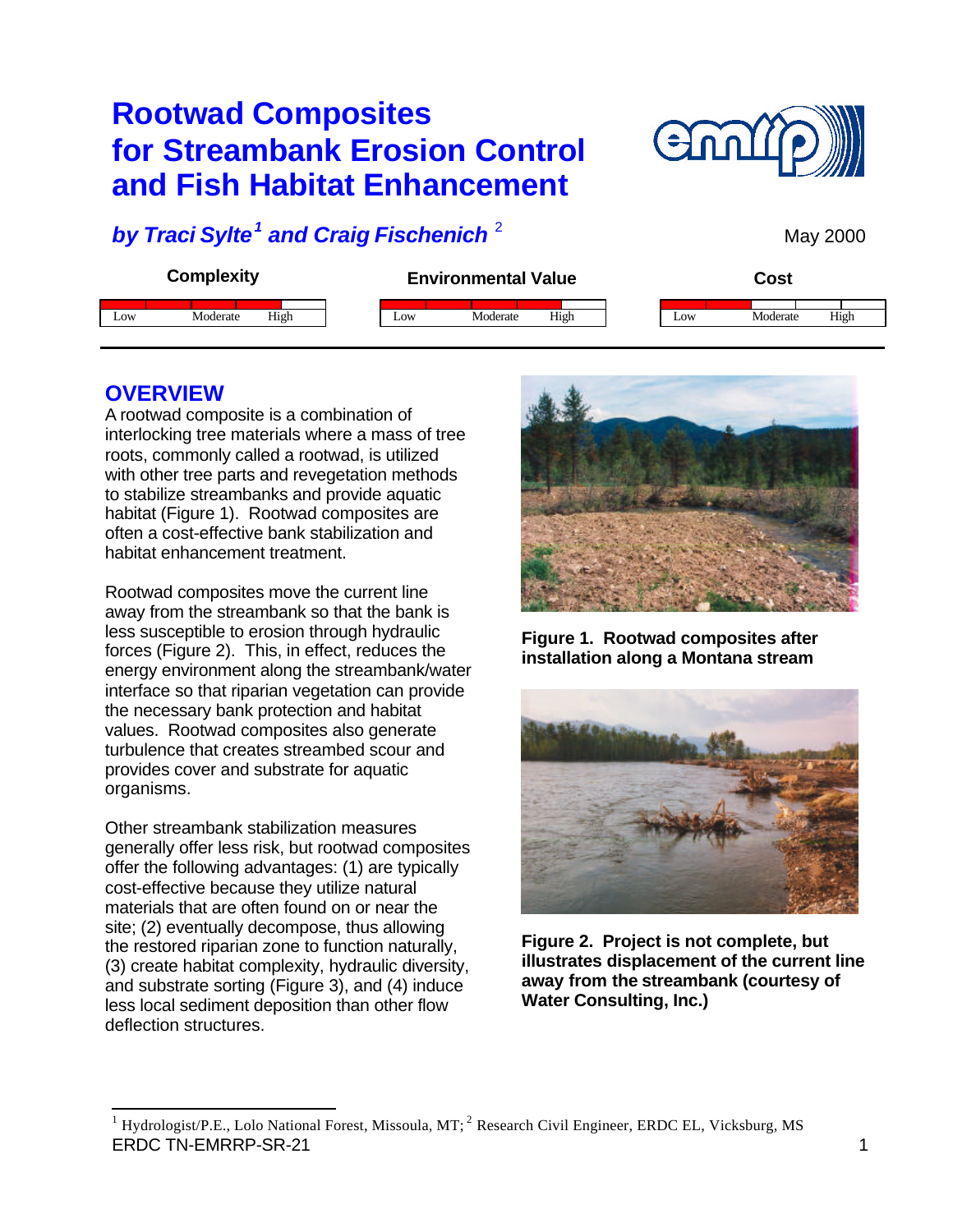Rootwad composites, like most bank stabilization treatments, have limitations. Thresholds for allowable shear stress have not been developed, so limits of their applicability have not been well-defined. Field studies suggest that they are susceptible to flanking and that their performance is highly dependent upon their orientation with respect to flow direction. Thus, the use of rootwad composites for erosion control should be limited to conditions where the up- and downstream ends are secured and at least one stable meander sequence exists upstream. However, these requirements do not limit the use of rootwad composites for habitat enhancement or augmenting riparian vegetation restoration.

Rootwad composites require a thorough and immediate revegetation plan for complete and long-term project success, and if not constructed properly, fish habitat enhancement values may be less than desired. Finally, if not orientated correctly with respect to current line and scour depth, and if protective measures for flanking are not accounted for, streambank failure may result.

### **PLANNING**

The first step in the planning process is to determine whether rootwad composites are an appropriate tool to meet project objectives and constraints related to stability and habitat. This determination requires knowledge in many specialty areas including hydrology, hydraulic engineering, fluvial geomorphology, biology, ecology, geology, and landscape architecture.

Questions that must be addressed include the following interrelated items (not exhaustive):

- 1. Is stabilization necessary, or is the current and projected amount of erosion acceptable?
- 2. Will a management plan be established that places priority on the health of riparian vegetation after project completion?



**Figure 3. Rootwad composites can offer substantial habitat complexity. Prior to installation of rootwad composites, this streambank was raw and eroding**

- 3. Are rootwad composites the appropriate tool, given the magnitude of the erosion problem, e.g. the stream's geomorphic and morphological characteristics?
- 4. Are rootwad composites the appropriate tool for the desired aquatic habitat and species population dynamics?
- 5. Will the rootwad composites remain stable and provide the desired habitat for the particular flow regime and vegetative establishment period?
- 6. Is the level of risk associated with limited knowledge of allowable stress and thresholds acceptable?
- 7. Have consequences of failure been considered and what are they (e.g., what happens to the site and downstream conditions, if the composite becomes dislodged and moves downstream?)?
- 8. Are recreationalists subjected to an increased risk relative to other hazards within the stream system?
- 9. What riparian vegetation should be incorporated; how will the vegetation be planted; are large transplants available and what is the projected success rate based on the transplanting methods, timing, and site conditions?
- 10. Is there a location outside of the immediate floodplain in which to acquire the rootwad materials?
- 11. Are costs acceptable?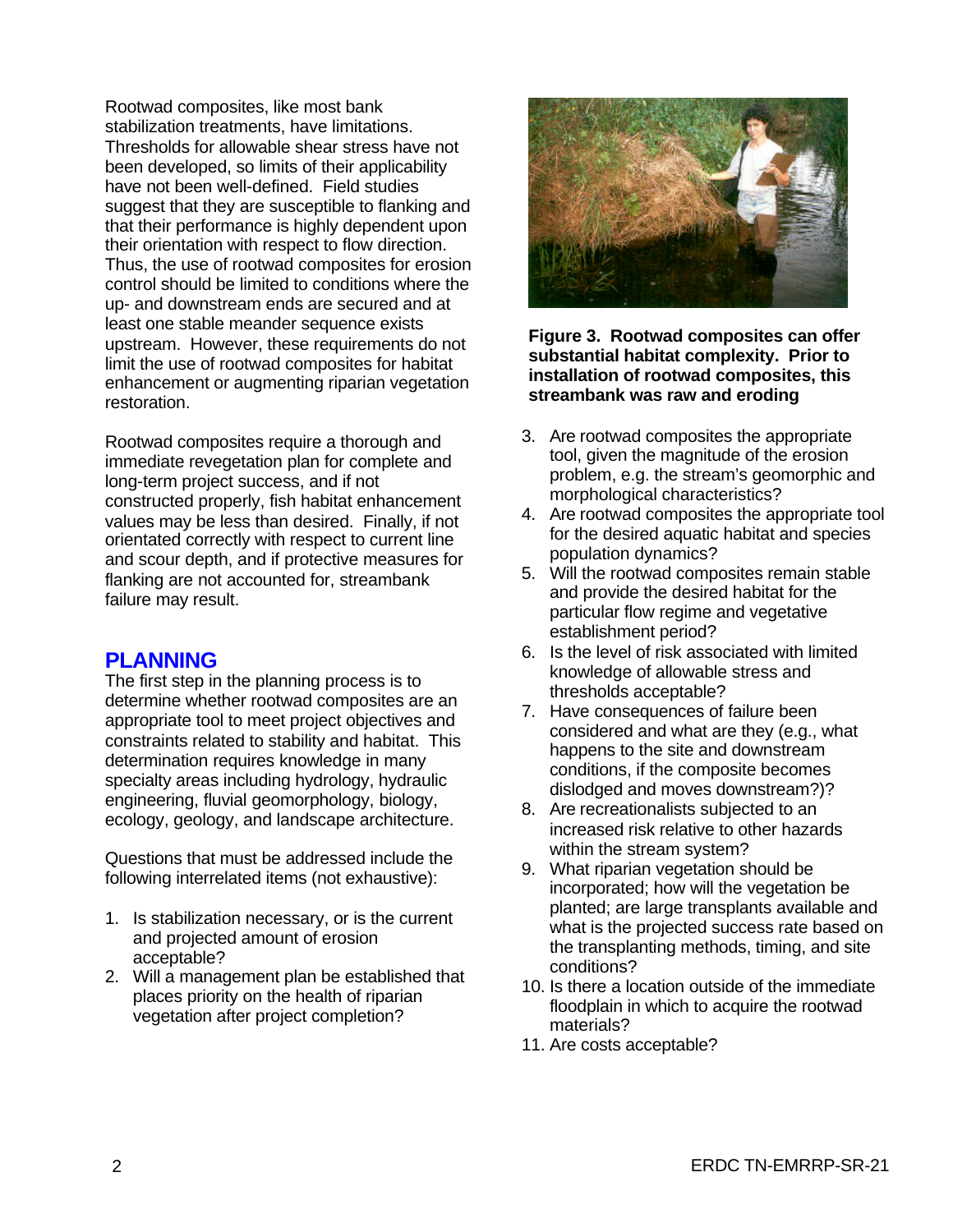Rootwad composite projects generally cost less than other habitat enhancement and bank stabilization techniques. The costs in year 2000 dollars generally range from \$12.00 to \$60.00/lin. ft of streambank treated, with an average cost of about \$25.00/lin. ft.

### **SITE CONSIDERATIONS**

Although rootwad composites have the potential to function well on many types of streams, the risk of failure, habitat benefits, complication of design and construction, and overall aesthetics can differ among streams. Project success is often dependent on thorough knowledge of physical stream processes and ecological relations in the project stream, as well as experience in the design and construction of stabilization measures. Considerations when evaluating site viability for rootwad composites include, but are not limited to:

- 1. *Habitat Requirements*. Streambank stabilization projects where natural materials are sought to produce structural diversity, velocity differentials, scour, undercut banks, and substrate sorting are good candidates.
- 2. *Sediment Dynamics*. Rootwad composites should not be used where sediment deposition along the bank is desirable.
- 3. *Stream Size*. Rootwad composites are best suited for streams where the effective rootwad surface spans the distance between base scour elevation and near bank-full elevation (Figure 4).
- 4. *Planform Stability*. Stable meander geometry must exist at least one meander sequence above and below the project area, e.g. the incoming flow direction must be consistent.
- 5. *Grade Stability*. Channel incision should be absent or bed elevation must be maintained naturally or by other grade control features. Rootwads do not provide grade control.



#### **Figure 4. Elevation view. The effective rootwad surface should span the distance between maximum scour depth to near the bank-full elevation**.

- 6. *Bank Soils*. Rootwad composites may have limited success and are considered at high risk of failure on streams where streambed and banks consist of uniform sand (<15 percent silt/clay). (An exception may be very small meandering channels).
- 7. *Risk*. Rootwad composites should generally be avoided in cases where failure would jeopardize lives or structures. As with many stabilization techniques, the risk of failure is higher on braided streams due to the possibility of flanking and scouring. However, rootwad composites may be more advantageous than other techniques if the cost is less for the same risk.
- 8. *Life*. Rootwads decompose, so the flow deflection benefits are temporary and vegetation must replace the rootwads to provide long-term stability. Rootwad composites are best where temporary (5-15 yr) stabilization is needed and riparian vegetation will thrive.

### **HABITAT CONSIDERATIONS**

There are several factors to consider when assessing the habitat values of rootwad composites in stream restoration projects. Initially, it is important to consider the geomorphic characteristics of the stream reach. Native macroinvertebrate, algae, and fish species may not be adapted for woody substrates, and unexpected changes in these communities that are counter to the overall project objectives may result.

Limiting factors in the stream reach and overall watershed should also be considered. If woody debris is limited in the stream due to past land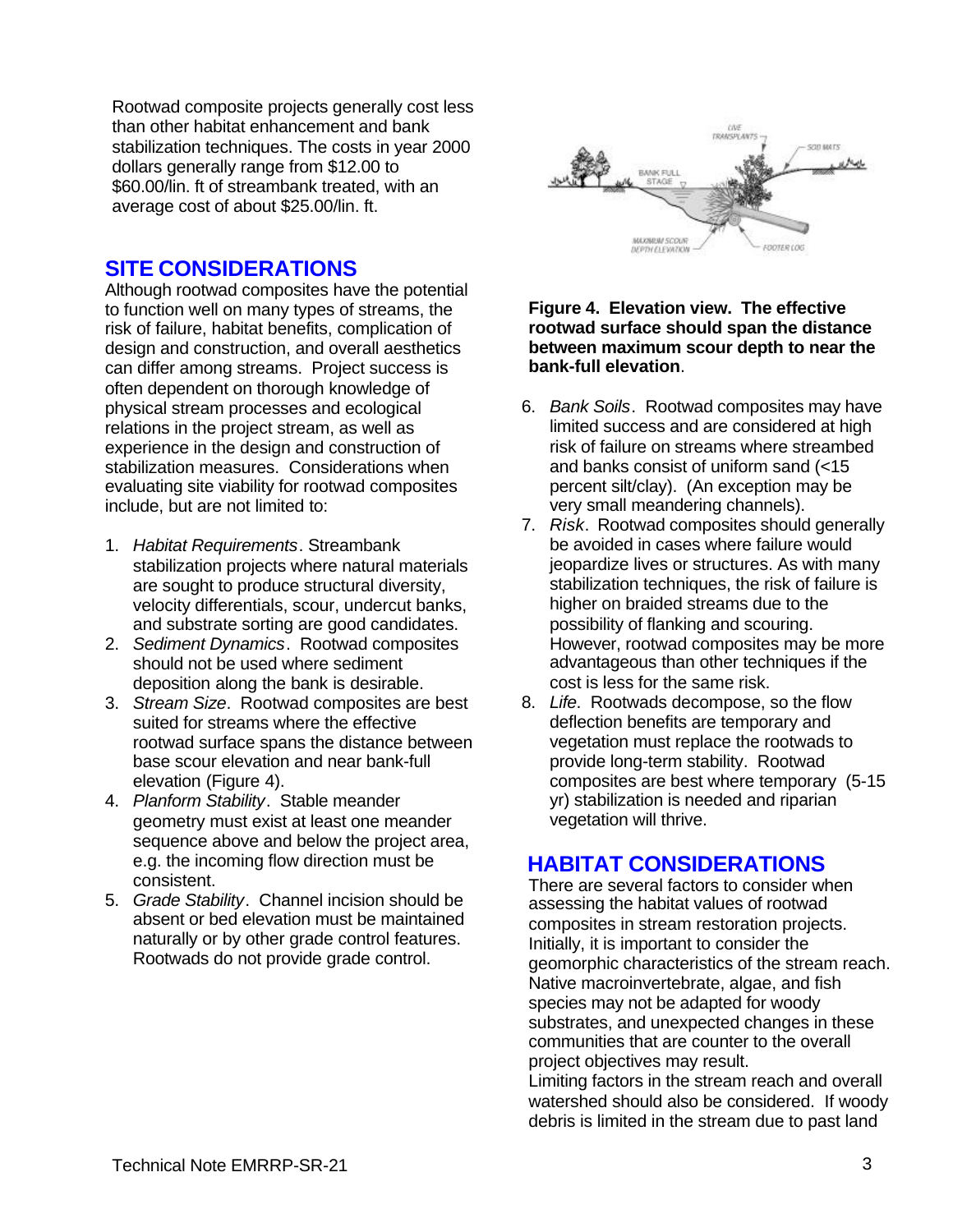use activities, then rootwad composites may provide additional habitat benefits to the system over and above the benefits to bank stabilization. On the other hand, if spawning substrates are limiting, then adding woody debris in the form of rootwad composites may not improve populations because the factor directly limiting the species is not affected.

Common limiting factors that rootwads address more effectively than many other stabilization techniques include: habitat complexity, structural diversity, primary productivity, substrate attachments, velocity differentials, and overwintering habitat.

Life stage requirements and associated habitat limitations of the species of concern are factors that should also be taken into consideration. Rootwads can provide exceptional habitat for both juvenile and mature age groups of many fish species. Due to the increased complexity and diversity of cover that they provide, they are optimal places for juvenile fish to escape predation. In addition, because they create locally diverse habitat under different flows, they can provide important resting and feeding habitats.

### **MATERIALS**

The rootwad composite consists of the following components (Figure 5):

- Rootwad with tree trunk (bole)
- Footer log
- Bank log
- Habitat limbs and tops
- Vegetation

The rootwad fan is the component that deflects the current line from the stream bank and causes the desired scour and habitat elements. Extending from the rootwad fan, the tree trunk (i.e. the "bole") is securely embedded into the stream bank. The footer log is positioned roughly parallel to the stream bank and is also securely embedded. Primarily, the footer log retains a more vertical stream bank and provides support for live transplants in the eddy zone area. It also provides additional lateral and vertical support for the rootwad bole and helps prevent minor settling and lateral

adiustments due to scour and soil consolidation. (Figure 7).



#### **Figure 5. Components of the rootwad composite**

Depending on the project design, stream size, and habitat requirements, bank logs can provide scour protection at elevations generally higher than one half bank-full stage. Bank logs also serve as retaining structures for backfill and vegetation and help provide a more vertical bank profile for fish habitat requirements. Depending on channel size, ice, and debris potential, bank logs can also extend into the channel to provide additional habitat complexity. Limbs and tops of trees can provide additional habitat complexity and microcosms for aquatic invertebrates.

Establishing riparian vegetation as part of the design is essential for stream and riparian function. It is also a fundamental requirement for the long-term success of rootwad composites, because the logs themselves are temporary. Life spans of large woody debris (LWD) structures are often underestimated. But reviews of evaluation studies suggest that a realistic life span of LWD structures is 5 to 15 years.

Factors influencing LWD structure life include:

- Tree species used (cypress, cedar, redwood, and oak last longest)
- Climate (dry and cool climates prolong life)
- Position relative to water surface (frequent wetting and drying reduces life;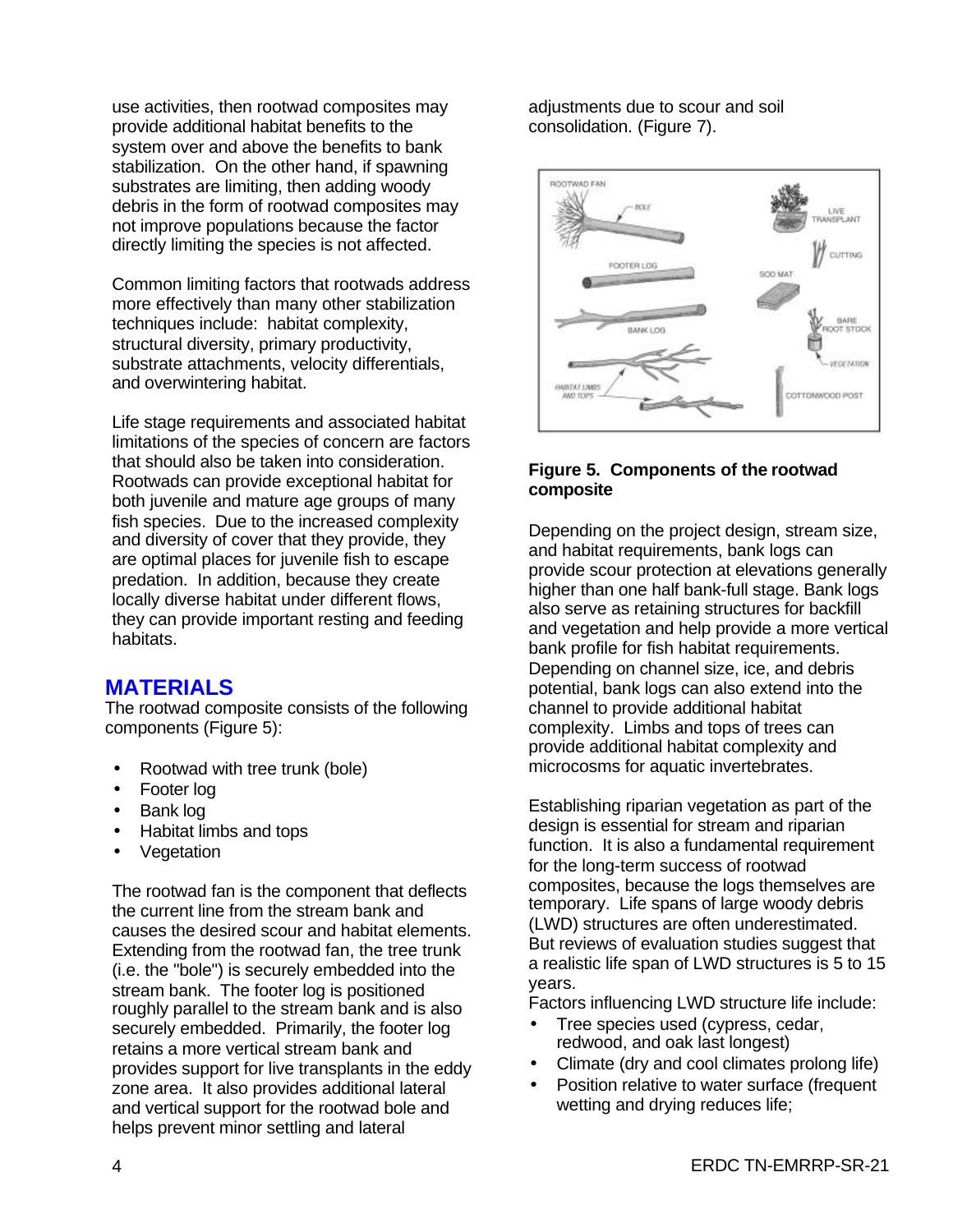continuously submerged wood lasts almost indefinitely)

Soil contact (microbial digestion in soils limits life, but burial in anaerobic soils prolongs life considerably)

### **DESIGN**

Rootwad composites provide streambank stabilization with specific habitat elements. The technique can be used or modified to provide additional habitat in sites that do not need stabilization, or can be used in conjunction with other techniques such as riprap or stone toe armoring to protect upper bank elevations and to provide fish cover at specific elevations. Rootwad composites have also been used successfully with channel control structures such as vanes, weirs, etc. (Figure 6).



#### **Figure 6. Use of rootwad composites with canal check and modified weir design.**

The primary design considerations for rootwad composites are a) material dimensions, configuration, and spacing,

b) habitat requirements, c) revegetation, and d) failure mechanisms.

#### **Dimensions, Configuration, and Spacing**

#### **Dimensions**

Material sizes primarily depend on stream size. The effective rootwad fan width should be sized to span from the maximum scour depth to near the bank-full elevation. If one rootwad is not sufficient, two or more can be combined, provided that backfill and structural integrity are not jeopardized.

The rootwad bole should be firmly attached to the rootwad fan. If the desired tree is standing, deep-rooted species and certain ground conditions often require careful excavation around the base of the tree before it is pushed over. If excessive pressure is applied to the tree without destabilizing the roots, a break in the bole can occur.

The necessary embedment length dictates the length of the bole and footer log. The embedment length should be sufficient to maintain the position of the rootwad structure both vertically and laterally throughout its design life. As a general rule, after the projected scour behind the rootwad, threequarters of the length should remain securely embedded. For streams with widths less than 15 ft, bole length can be as short as 10 ft, where larger streams may require an embedment length of 20 ft or more.

Generally, specific diameter sizes are not necessary because diameter typically relates to the rootwad fan size, which is the overriding criterion. The diameter of the footer log should be at least three-quarters the diameter of the rootwad bole to provide the necessary support.

Bank logs, habitat limbs, and tops must be sized to provide the necessary function, but not hinder the strength and backfill of the structure.

#### **Configuration**

Proper configuration of the rootwad fan in relation to flow and channel elevation can not be overstated. The face of the rootwad fan must intersect the incoming velocity vectors at a 90-deg angle, but can be rotated as much as 15 deg toward the stream channel (away from the stream- bank). The rootwad fan should not be rotated towards the streambank or extend straight out into the channel or excessive bank erosion and failure may result (Figure 7).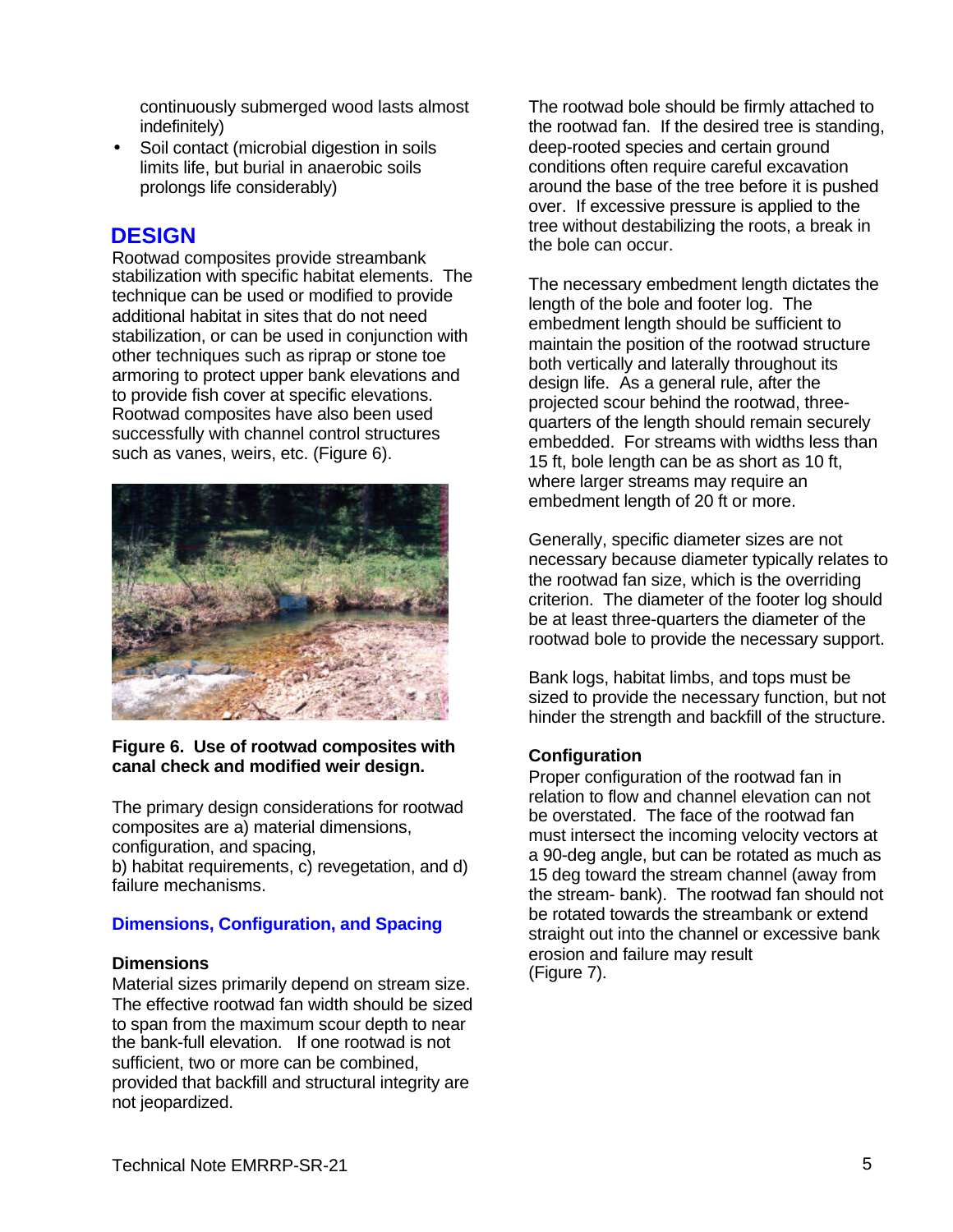

#### **Figure 7. Orientation of the rootwad fan to velocity vectors. Rootwad bole and footer log configuration**

Because the lower third of the channel receives the highest shear stress (toe zone), it is important to position the rootwad so that the root material effectively protects this zone (Figure 4). Maximum scour depths can be calculated, but such computations should be confirmed by measuring the maximum scour depth in a channel of similar size under similar energy conditions.

The angle between the footer log and rootwad bole is roughly parallel with the stream bank, but can deviate provided that function is maintained. One footer log can be utilized for two rootwads if the footer is long enough and rootwad spacing and configuration is correct (Figure 7). The rootwad is placed on the streamside of the footer log and the bole rests upon the footer log. The footer log will extend beyond the rootwad fan for a length sufficient to support the vegetation revetment (i.e. sod mats or transplants) in the eddy zone. Vertically, the footer log will be slightly higher than the maximum scour depth with the rootwad fan extended to the scour depth.

Where more conservatism is warranted, the footer log can be placed at maximum scour depth and the rootwad fan placed below maximum scour depth. On very small streams, and other situations where revetment does not

need support, footer logs may not be necessary.

If a vertical bank profile is desired to maximize overhanging cover for fish, bank logs offer support for backfill and vegetation as new vegetation increases rooting strength. Bank logs are secured behind the rootwad fan or well embedded in the streambank and are generally oriented parallel to the streambank. They can also protect the upper banks from scour at high flows if the bank does not have vegetation for protection and can extend into the channel to provide additional habitat.

Tree limbs and tops can be placed between the footer log and the rootwad bole and extend downward into the stream along the streambank on the downstream side of the rootwad fan (Figure 8). These structures should extend beyond the rootwad fan only if they will not affect rootwad performance or sediment deposition, or they do not obstruct debris and ice flows.



**Figure 8. Tree limbs and tops provide exceptional fish habitat. Bank logs can provide retaining support. Photo taken without stream flow**

#### **Spacing**

Each composite creates a "shadow effect" downstream. The size of this region of lower velocity is dependent on the size of the rootwad and the channel planform. Spacing between rootwads is designed so that the primary velocity current is deflected away from the streambank for the distance between rootwads.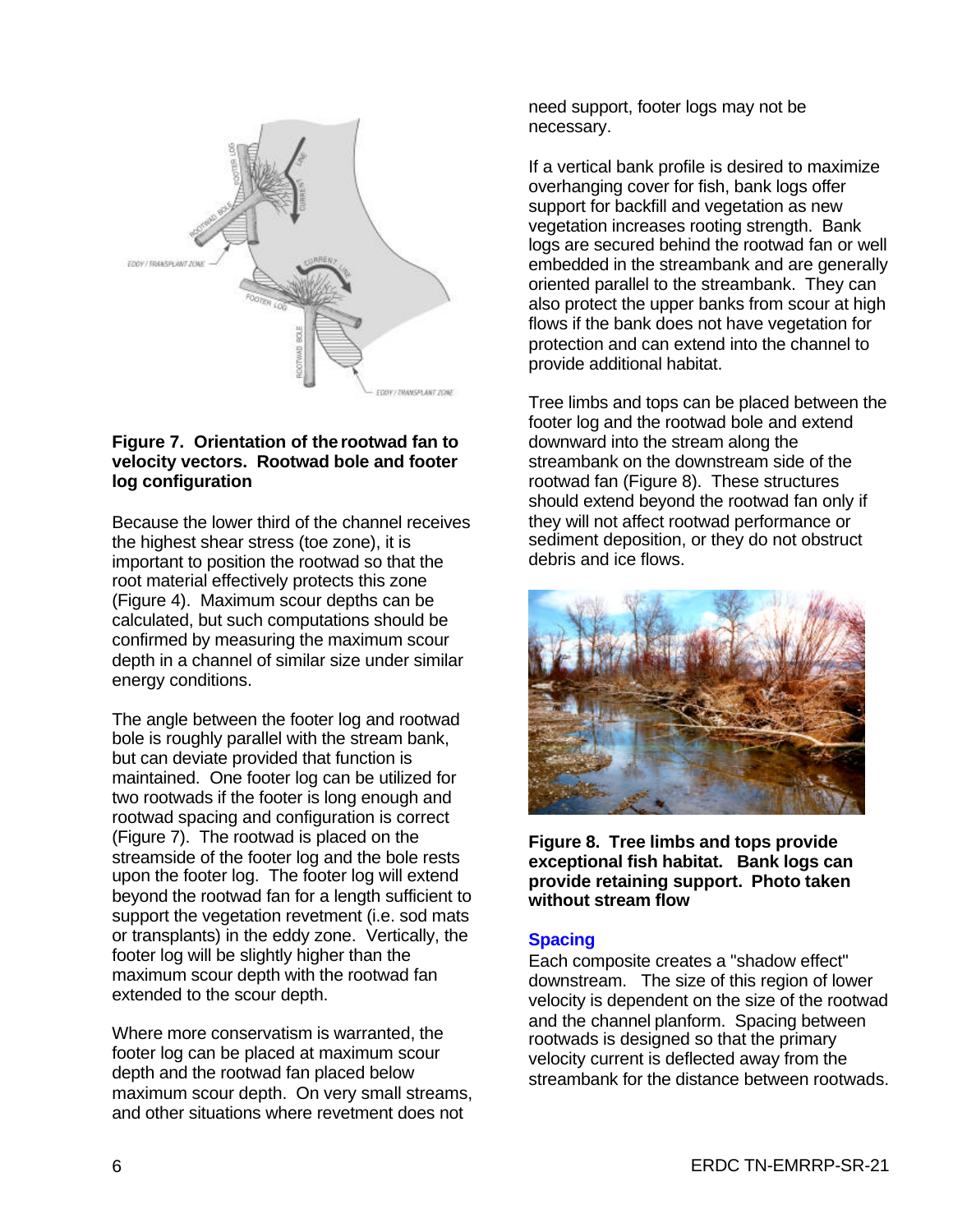As a general rule, a spacing of 3 to 4 times the projected length of the rootwad is adequate. Figure 9 displays the maximum allowable spacing and distance of current line deflection for Rc/W (radius of curvature to top width ratios) greater than 3.0. As the radius of the bendway decreases, so should the rootwad spacing. For Rc/W less than about 2.5, the rootwads no longer deflect the flow and must effectively overlap to armor the bank. More conservative approaches can be employed as warranted, but rootwad composites are not generally recommended for such situations and their design exceeds the scope of this technical note.



#### **Figure 9. Rootwad spacing**

#### **Habitat Requirements**

The effectiveness of rootwad composites in providing habitat benefits is dependent upon the physical characteristics of the composite structure and the associated streambed and bank. Rootwad composites are most effective in providing habitat benefits when their fans are within a few feet of the bed and bank. This allows for consistent water circulation on all sides of the structure, and provides important habitat niches along all surfaces of the structure, as well as increasing the scour and textural diversity of the corresponding bed and bank.

This spacing also allows for increased velocity diversity, which is important as flows change and alter the resting and feeding needs of fish species. In short, rootwad composites are generally more effective in providing habitat for fish species when they mimic natural conditions in terms of being less orderly and more complex.

#### **Revegetation**

An aggressive revegetation plan should be incorporated into most rootwad composite projects. Ideally, numerous live transplants are incorporated with other revegetation methods such as sod mat placements, bare root plant stock, cuttings, cottonwood posts, etc. Revegetation guidelines will be presented in other technical notes in this series, but site conditions and project objectives will dictate the best methods.

Keeping in mind that some scour is desirable for habitat complexity, vegetation is especially important in the area between the rootwad and the streambank called the "eddy zone." This zone extends slightly upstream and downstream of the rootwad and varies depending on the rootwad size and configuration. As the rootwad deflects primary velocity vectors away from the streambank, secondary velocity currents are created, and although velocities are much lower in the eddy zone, constant flow and wave action can cause bank scour if the bank is unprotected.

Transplanting large woody vegetation such as willows, dogwood, alder, etc., not only expedites revegetation and habitat, but also significantly decreases scouring within the eddy zone. Transplanting sod mats in the eddy zone is another technique that offers immediate protection.

#### **Failure Mechanisms**

Failure of rootwad composites, as well as other stabilization methods, can be attributed to several mechanisms, notably flanking, and undercutting.

Flanking occurs when the stream migrates around the structure and usually occurs when there is instability in the upstream or downstream meander geometry. This can be prevented by avoiding unstable situations, by extending the protection limits, or by keying the rootwad composites into natural or constructed control devices such as bedrock outcrops, rock or log sills, etc.

Undercutting occurs when the rootwad is placed too high in the channel and flows scour the underlying soils. The rootwad should be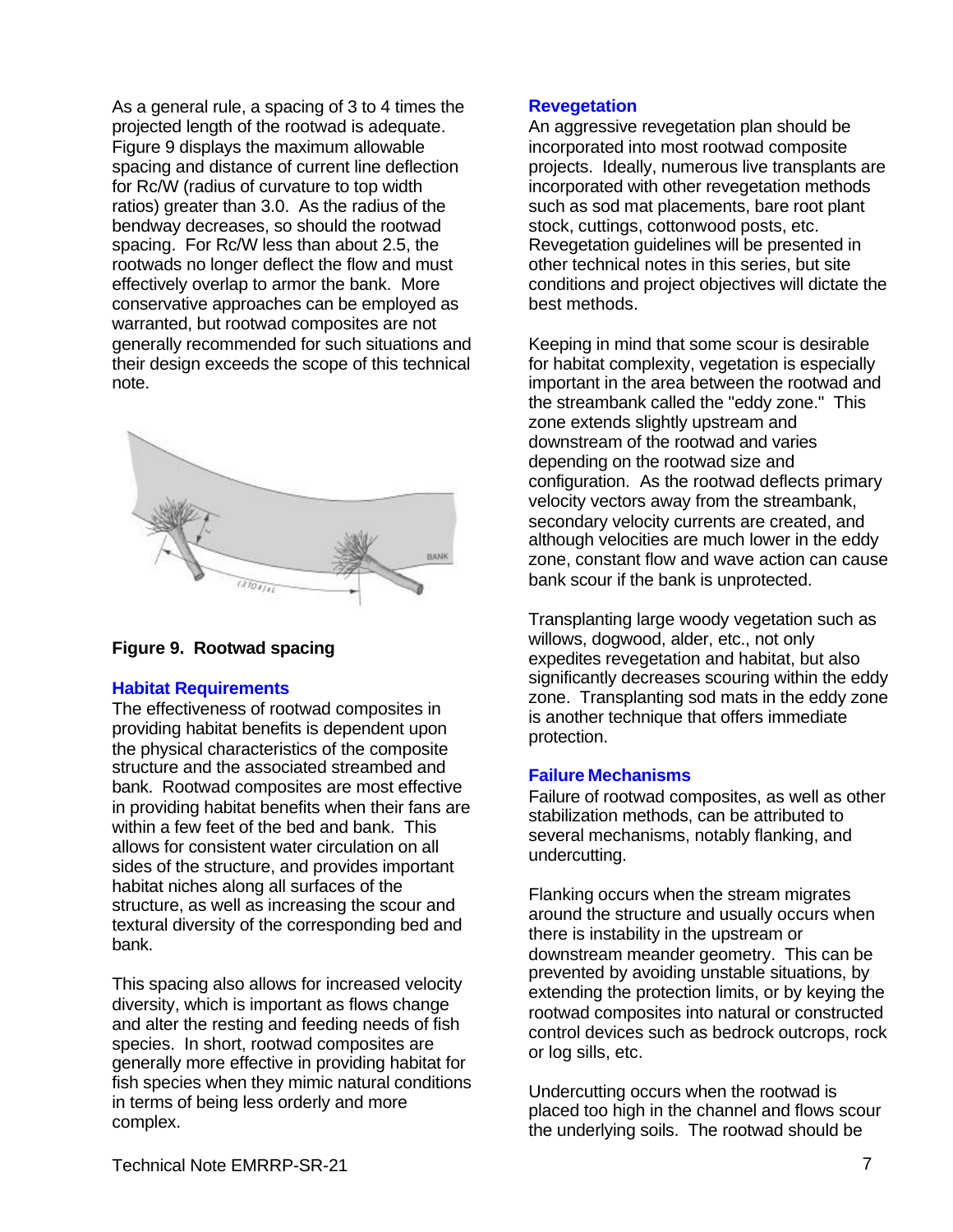placed near the maximum projected or measured scour depth. Undercutting failures typically result from setting the rootwad at an improper elevation, but can occur from inadequate embedment length - minor scouring can eventually cause structure adjustments, which can eventually lead to failure.

Stone is commonly incorporated with rootwad composites, and graded stone backfill is recommended in cases where bank drainage must be maintained. When used for this purpose, some settling topsoil overburden can be expected. The practice of placing large boulders on the footer log is recommended only when it is necessary to provide additional support to the transplants and when additional bank protection in the eddy zone is warranted. In many circumstances the boulders do not improve structure stability and can add unnecessary cost to the project, especially when an aggressive revegetation plan is incorporated.

Impacts of ice flows are largely unknown, but observations of hundreds of structures suggest that correctly designed and installed rootwad composites have minimal impacts from and upon ice under normal events. But impacts could occur depending on the stream size, the magnitude of the ice event, and the nature of freeze and breakup.

### **CONSTRUCTION**

The primary considerations concerning construction are diversion, trenching, backfill, equipment selection, and revegetation. If possible, stream flow should be diverted from the construction area, or the composites should be installed under dry or low-flow channel conditions (Figure 10).



#### **Figure 10. Temporary water diversion through point bar**

Terrace heights and location and soil conditions dictate trench heights and construction techniques. Normally, a trench is excavated for both the rootwad bole and footer log, working from the streambank (Figure 11). On streams less than 30 ft in width and where soils are unstable, it may be more desirable to eliminate individual trenches, excavate a large hole, place the materials, then backfill.



#### **Figure 11. Trenches for rootwad bole and footer log**

Where terraces are encountered, a "bench" in front of the terrace should be constructed where possible (Figure 12). This technique reduces stream bank stress on the rootwad stabilization and places vegetation at a better location in relation to the water table.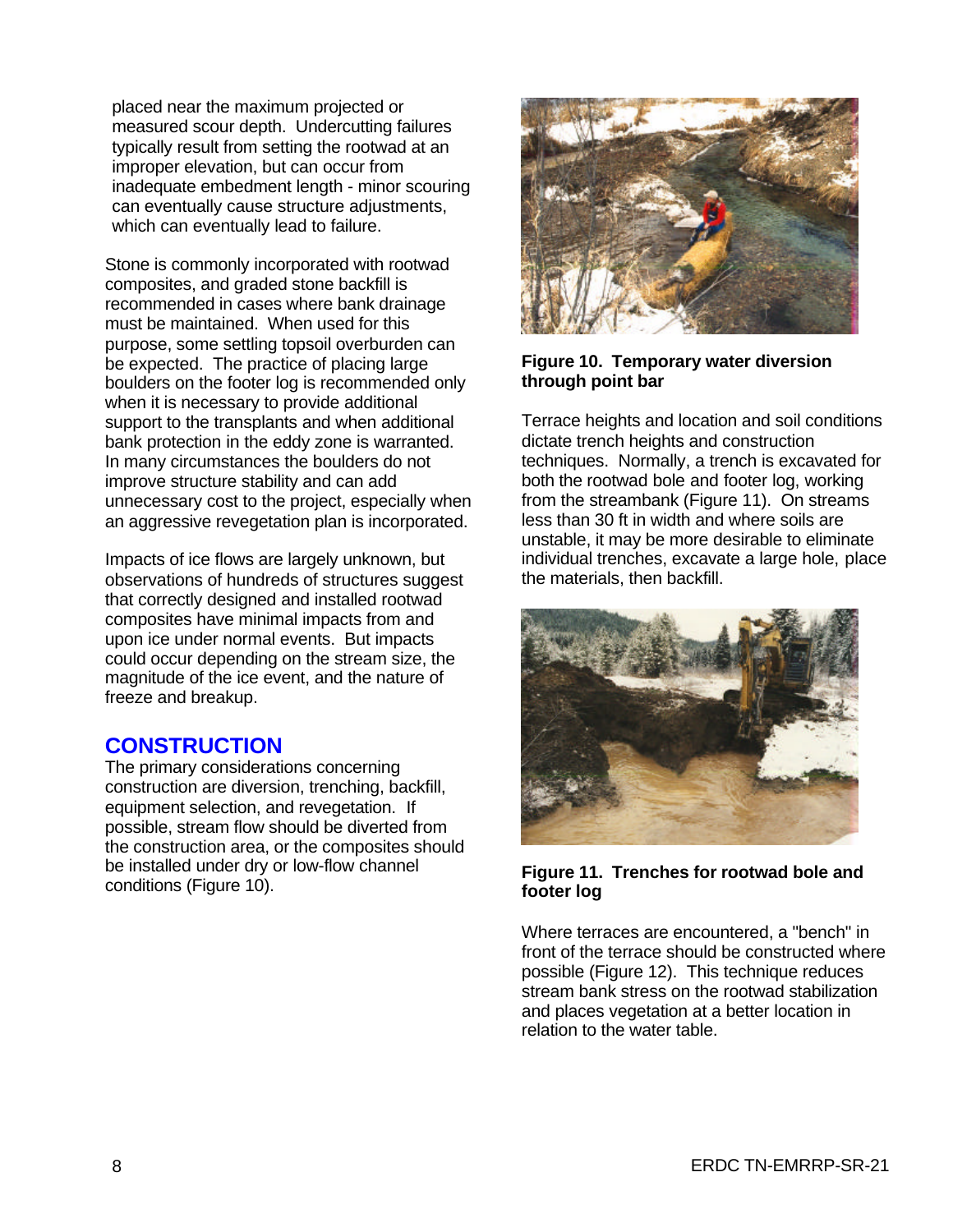

#### **Figure 12. Bench construction at base of terrace minimizes trenching depths, reduces risk of streambank failure, and places vegetation closer to the water table**

If soils have the potential to liquefy, equipment should be staged from the streambed, or construction undertaken during winter when water tables are lower or the ground surface is frozen and can support equipment. However, if the frost layer becomes too thick, backfilling and transplanting become difficult and costs can increase.

Sharpening the end of the rootwad bole and footer log with the intention of driving the ends into the bank to avoid trenching has limited success and is not recommended. Under this method, the rootwad can be destroyed, quality control for elevation and orientation is very difficult, and adequate penetration is often not possible.

Once the trenches are excavated to the proper elevations, the footer log is placed into position and the rootwad bole and fan are placed on top of the footer log according to the desired configurations. Static water level can complicate placement and often requires creativity. The excavator can place a track on one end of the footer log to hold it in place while placing the rootwad bole on top. Large boulders can sometimes hold the material in place, and then can be removed or incorporated into the backfill. It is good practice to have a person in the channel measuring elevations and checking for proper placement.

Backfilling with good materials and obtaining appropriate soil densities at specific locations is very important. There are two "zones" of backfill. The first zone is the area directly behind the rootwad called the eddy zone, which is composed of transplanted soil, roots, and vegetation, sod mats, or other revegetation media capable of protecting the bank. The second zone is the trench backfill, which is conserved from the initial excavation. Typically backfill is compacted through stringent compaction with the excavation bucket. The method of compaction should correspond with the acceptable failure risk as it relates to stream size and possible failure mechanisms.

An additional concern regarding backfill and possible failure mechanisms is the alteration of ground seepage flow patterns. Backfill material should be relatively free-draining. It should not be placed in a manner that blinds seepage horizons and creates high pore water pressures that could fail the fill.

Live transplants should be incorporated around the rootwad fan whenever possible. A divot should be dug to the desired elevation and dimensions for optimum transplant success and as much root and soil as possible should be retrieved with the transplant. For most transplants, positioning the roots in a desirable location relative to the water table is paramount and often this may mean that the base of the transplant may be buried by backfill. Transplants should be moved quickly or kept in a location and condition where the roots remain moist.

An excavator with a thumb is best suited for the majority of the work. End loaders are effective in digging and transporting sod mats and transplants. An excavator is better for digging the divot for the transplant and in compacting around the transplant. Other equipment (such as dozers) is useful for earthwork such as sloping banks and channel shaping.

### **APPLICABILITY AND LIMITATIONS**

Techniques described in this technical note are applicable where primary objectives are to provide temporary (5 - 15 yr) stabilization and habitat enhancement while a streambank and riparian system recover from instability. Rootwad composites offer habitat diversity, erosion control, and aesthetic enhancements.

Thresholds and allowable stress for rootwad composites have not been established, and their

Technical Note EMRRP-SR-21 9